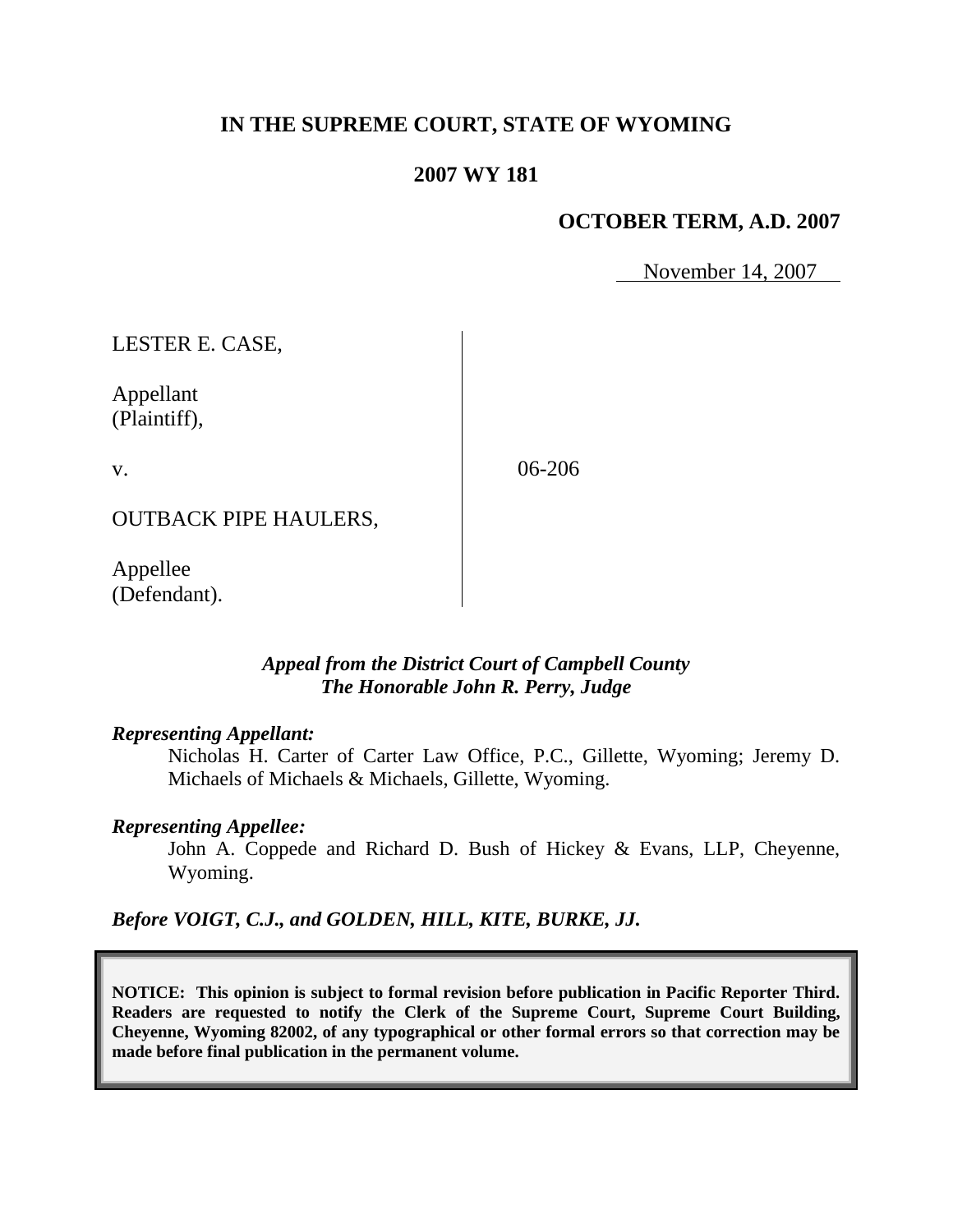**KITE**, Justice.

l

[¶1] Outback Pipe Haulers (Outback) delivered a load of well casing to a methane drilling site where Lester Case was working. As the workers were unloading the casing, the load shifted and the casing unexpectedly rolled off the trailer, striking Mr. Case and causing serious injuries to his legs.

[¶2] Mr. Case sued Outback for negligence. At trial, Mr. Case sought to amend his complaint to name Brad Coltrane, Outback's owner, as a defendant. The trial court allowed the amendment and continued the trial to give Outback time to prepare to defend the claim against Mr. Coltrane. When the trial resumed, Outback presented a new expert witness to show Mr. Coltrane was not negligent. Mr. Case sought to introduce a rebuttal witness to challenge the expert's testimony. The district court disallowed the rebuttal evidence. Mr. Case contends on appeal to this Court that the district court erred in excluding the rebuttal witness. Because Mr. Case did not object to the district court's ruling and our review is limited to determining whether plain error occurred, we affirm.

### **ISSUE**

[¶3] The following issue is determinative of Mr. Case's appeal:

Did plain error occur when the district court precluded Mr. Case from calling a rebuttal witness after allowing Outback time to prepare and present additional evidence in response to the amended complaint?

# **FACTS**

[¶4] On December 18, 2001, Mr. Case was working for Nucor Drilling as a driller on a methane rig. That morning, Outback, a sole proprietorship hired by Nucor to deliver well casing to the rig, delivered a load of fifteen joints of casing to the drilling site. Brad Coltrane, the sole proprietor of Outback, positioned the trailer slightly uphill from the drilling rig. Mr. Coltrane, his employee Daryl Robison, Mr. Case and his sons, Randy and Kevin Case, began unloading the casing.

[¶5] The men dropped the first joint off the trailer. It rolled down the hill, coming to rest near the drilling rig. Mr. Coltrane and Mr. Robison secured the remaining load on the trailer with stake  $pins<sup>1</sup>$  and, along with Mr. Case and his sons, went down to the rig

<sup>&</sup>lt;sup>1</sup> Stake pins are large metal stakes that are placed in slots on the trailer to prevent the casing from falling off the trailer.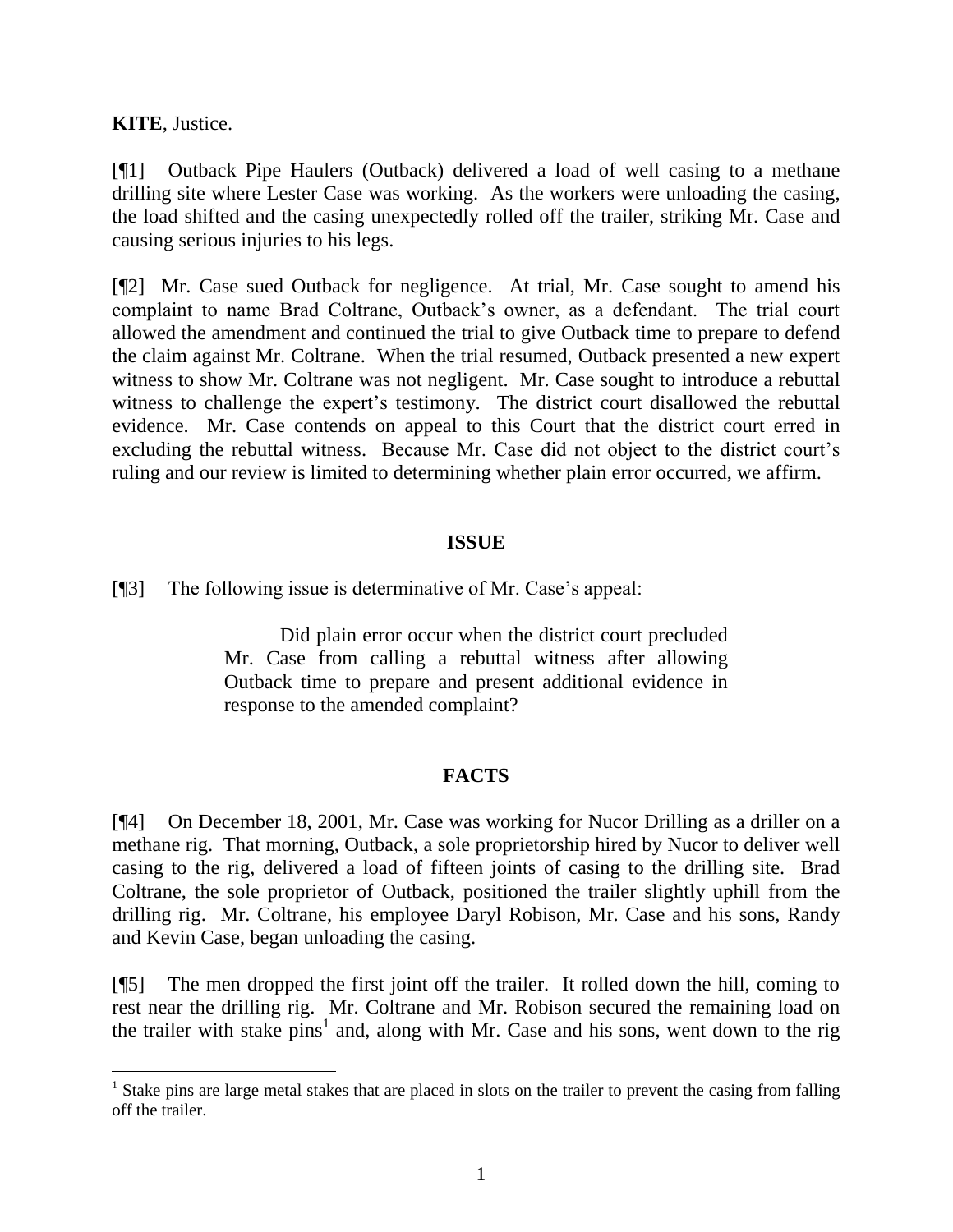and moved the joint to a more appropriate spot. Mr. Coltrane and Mr. Robison then released another joint, which also came to rest near the drilling rig. As before, they secured the load and the men repositioned the second joint. They unloaded a third joint, which followed the same path as the previous joints. Before Mr. Coltrane and Mr. Robison could secure the remaining casing on the trailer, however, the entire load shifted and the casing rolled off the trailer. Mr. Case was already on his way down to re-position the joint and was hit by the load as it rolled down to the platform. He sustained serious injuries to both legs.

[¶6] Mr. Case filed a negligence action against Outback under various employer/employee theories of liability. At trial, after Outback had rested its case, Mr. Case moved to amend the pleadings to conform to the evidence as provided by W.R.C.P. 15(b).<sup>2</sup> Specifically, in conformity with the evidence presented at trial he sought to add a separate negligence claim against Mr. Coltrane as sole proprietor of Outback. Over Outback's objection, the district court granted the motion to amend. However, in order to avoid potential prejudice to Outback, the district court continued the trial for two weeks to allow Outback time to identify and present additional evidence in defense of the claim. The district court advised the parties that, in accordance with its reading of W.R.C.P. 15(b), only Outback would be permitted to put on additional evidence when the trial reconvened. Mr. Case did not object to this procedure.<sup>3</sup>

[¶7] When the trial reconvened, the district court learned that Mr. Case had subpoenaed Mr. Robison, now a former employee of Outback, to testify as a rebuttal witness. The court reminded Mr. Case of its earlier ruling, prohibited him from calling Mr. Robison and released Mr. Robison from the subpoena. Mr. Case did not object.

 $<sup>2</sup>$  Rule 15(b) states:</sup>

When issues not raised by the pleadings are tried by express or implied consent of the parties, they shall be treated in all respects as if they had been raised in the pleadings. Such amendment of the pleadings as may be necessary to cause them to conform to the evidence and to raise these issues may be made upon motion of any party at any time, even after judgment; but failure so to amend does not affect the result of the trial of these issues. If evidence is objected to at the trial on the ground that it is not within the issues made by the pleadings, the court may allow the pleadings to be amended and shall do so freely when the presentation of the merits of the action will be subserved thereby and the objecting party fails to satisfy the court that the admission of such evidence would prejudice the party in maintaining the party's action or defense upon the merits. The court may grant a continuance to enable the objecting party to meet such evidence.

 $3$  Given Mr. Case's failure to object, the issue of whether the district court's interpretation of Rule 15(b) was reasonable is not before us. However, we note nothing in the language of Rule 15(b) prohibits the amending party from presenting evidence to rebut evidence presented by the objecting party after a continuance is granted under the rule.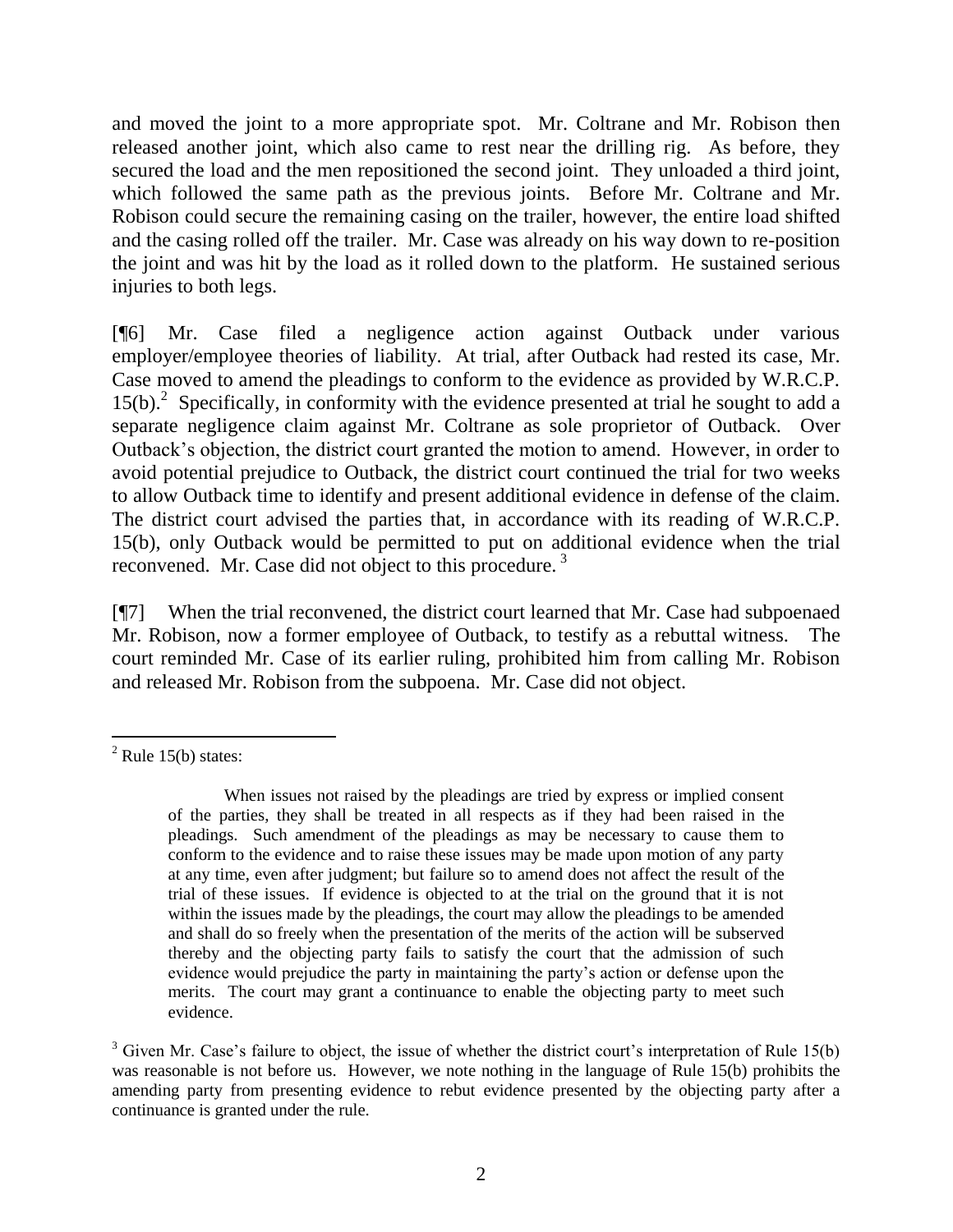[¶8] Outback then called its new expert witness, Dr. Richard Baratta, who testified, based on his reconstruction of the accident, that Mr. Coltrane could not have prevented the remaining well casing from falling off the trailer. With his testimony, Dr. Baratta showed the jury a computer animation which depicted no more than five seconds elapsing between the time the third joint was released and the remaining casing fell. During cross-examination, Dr. Baratta testified that he discounted Mr. Robison's deposition testimony estimating the time lapse to be approximately one to two minutes.

[¶9] Based on the court's prior ruling, Mr. Case did not call Mr. Robison to rebut Dr. Baratta's testimony. Dr. Baratta was the final witness in the case. The jury returned a verdict finding that Mr. Case did not meet his burden of proving that Outback was negligent and that its negligence proximately caused his injuries.

### **DISCUSSION**

[¶10] Mr. Case challenges the district court's refusal to allow Mr. Robison's rebuttal testimony. He asserts that the district court's ruling constituted an abuse of discretion. Because Mr. Case did not object to the district court's ruling, however, our review is not for abuse of discretion but is limited instead to determining whether plain error occurred. W.R.A.P. 9.05. Plain error exists if the error: 1) clearly appears in the record; 2) transgressed a clear and unequivocal rule of law; and, 3) resulted in material prejudice to a substantial right. *Landsiedel v. Buffalo Properties, LLC*, 2005 WY 61, ¶ 17, 112 P.3d 610, 615 (Wyo. 2005). The burden of establishing plain error is on the party alleging error.

[¶11] The Wyoming Rules of Evidence vest considerable discretion in the district courts to determine whether to allow the presentation of particular evidence. *McCabe v. R. A. Manning Constr. Co., Inc*., 674 P.2d 699, 712 (Wyo. 1983). W.R.E. 611 provides that "[t]he court shall exercise reasonable control over the mode and order of interrogating witnesses and presenting evidence." We have said that such discretion is necessary to an efficient and orderly trial process. *Id.* at 712.

[¶12] In *Hall v. Hall*, 708 P.2d 416, 422 (Wyo. 1985), a custody proceeding, the district court ruled in the middle of trial that the mother would be allowed to present only one rebuttal witness. She objected but the court adhered to its ruling. On appeal, we held the court erred in limiting the mother to one rebuttal witness, but that the error was harmless because she failed to show the district court what her other rebuttal witness would have said in rebuttal that he had not said previously.

[¶13] Similarly, in *Stauffer Chemical Co. v. Curry*, 778 P.2d 1083 (Wyo. 1989), we found no abuse of discretion by the district court in precluding certain testimony. We said, "The rulings of trial courts on these matters are given considerable deference and